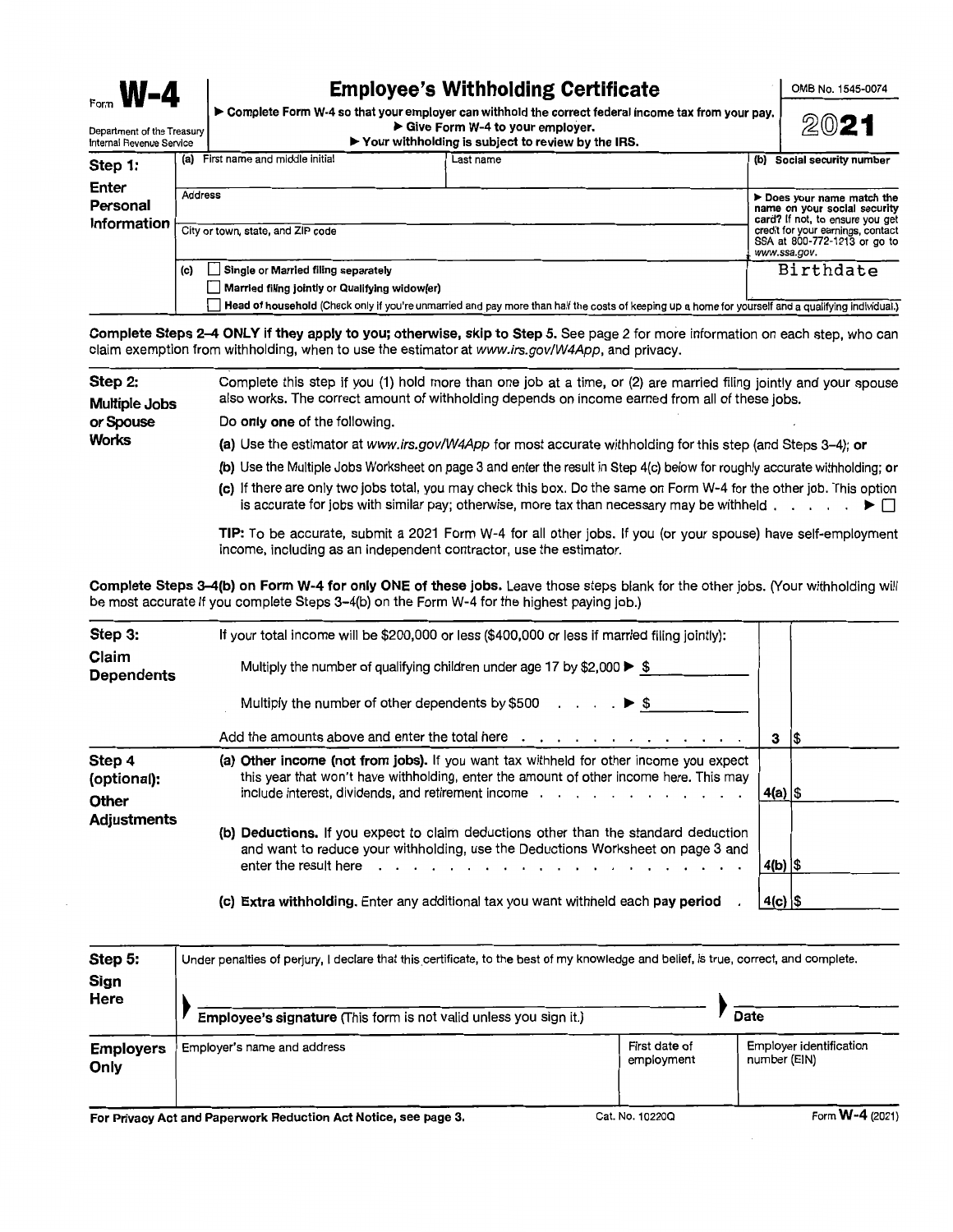# **General Instructions**

## **Future Developments**

For the latest information about developments related to Form W-4, such as legislation enacted after it was published, go to www.irs.gov/FormW4.

## **Purpose of Form**

Complete Form W-4 so that your employer can withhold the correct federal income tax from your pay. If too little is withheld, you will generally owe tax when you file your tax return and may owe a penalty. If too much is withheld, you will generally be due a refund. Complete a new Form W-4 when changes to your personal or financial situation would change the entries on the form. For more information on withholding and when you must furnish a new Form W-4, see Pub. 505, Tax Withholding and Estimated Tax.

**Exemption from withholding.** You may claim exemption from withholding for 2021 if you meet both of the following conditions: you had no federal income tax liability in 2020 **and** you expect to have no federal income tax liability in 2021. You had no federal income tax liability in 2020 if (1) your total tax on line 24 on your 2020 Form 1040 or 1040-SR is zero (or less than the sum of lines 27, 28, 29, and 30), or (2) you were not required to file a return because your income was below the filing threshold for your correct filing status. If you claim exemption, you will have no income tax withheld from your paycheck and may owe taxes and penalties when you file your 2021 tax return. To claim exemption from withholding, certify that you meet both of the conditions above by writing "Exempt" on Form W-4 in the space below Step 4(c). Then, complete Steps 1 (a), 1 (b), and 5. Do not complete any other steps. You will need to submit a new Form W-4 by February 15, 2022.

Your privacy. If you prefer to limit information provided in Steps 2 through 4, use the online estimator, which will also increase accuracy.

As an alternative to the estimator: if you have concerns with Step 2(c), you may choose Step 2(b); if you have concerns with Step 4(a), you may enter an additional amount you want withheld per pay period in Step 4(c). If this is the only job in your household, you may instead check the box in Step 2(c), which will increase your withholding and significantly reduce your paycheck (often by thousands of dollars over the year).

**When to use the estimator.** Consider using the estimator at www.irs.gov/W4App if you:

1. Expect to work only part of the year;

2. Have dividend or capital gain income, or are subject to additional taxes, such as Additional Medicare Tax;

3. Have self-employment income (see below); or

4. Prefer the most accurate withholding for multiple job situations.

**Self-employment.** Generally, you will owe both income and self-employment taxes on any self-employment income you receive separate from the wages you receive as an employee. If you want to pay these taxes through withholding from your wages, use the estimator at www.irs.gov/W4App to figure the amount to have withheld.

**Nonresident alien.** If you're a nonresident alien, see Notice 1392, Supplemental Form W-4 Instructions for Nonresident Aliens, before completing this form.

# **Specific Instructions**

Step 1(c). Check your anticipated filing status. This will determine the standard deduction and tax rates used to compute your withholding.

**Step 2.** Use this step if you (1) have more than one job at the same time, or (2) are married filing jointly and you and your spouse both work.

Option **(a)** most accurately calculates the additional tax you need to have withheld, while option **(b)** does so with a little less accuracy.

If you (and your spouse) have a total of only two jobs, you may instead check the box in option **(c).** The box must also be checked on the Form W-4 for the other job. If the box is checked, the standard deduction and tax brackets will be cut in half for each job to calculate withholding. This option is roughly accurate for jobs with similar pay; otherwise, more tax than necessary may be withheld, and this extra amount will be larger the greater the difference in pay is between the two jobs.



**Multiple jobs.** Complete Steps 3 through 4(b) on only one Form W-4. Withholding will be most accurate if you do this on the Form W-4 for the highest paying job.

**Step 3.** This step provides instructions for determining the amount of the child tax credit and the credit for other dependents that you may be able to claim when you file your tax return. To qualify for the child tax credit, the child must be under age 17 as of December 31, must be your dependent who generally lives with you for more than half the year, and must have the required social security number. You may be able to claim a credit for other dependents for whom a child tax credit can't be claimed, such as an older child or a qualifying relative. For additional eligibility requirements for these credits, see Pub. 972, Child Tax Credit and Credit for Other Dependents. You can also include **other tax credits** in this step, such as education tax credits and the foreign tax credit. To do so, add an estimate of the amount for the year to your credits for dependents and enter the total amount in Step 3. Including these credits will increase your paycheck and reduce the amount of any refund you may receive when you file your tax return.

### **Step 4 (optional).**

**Step 4(a).** Enter in this step the total of your other estimated income for the year, if any. You shouldn't include income from any jobs or self-employment. If you complete Step 4(a), you likely won't have to make estimated tax payments for that income. If you prefer to pay estimated tax rather than having tax on other income withheld from your paycheck, see Form 1040-ES, Estimated Tax for Individuals.

Step 4(b). Enter in this step the amount from the Deductions Worksheet, line 5, if you expect to claim deductions other than the basic standard deduction on your 2021 tax return and want to reduce your withholding to account for these deductions. This includes both itemized deductions and other deductions such as for student loan interest and IRAs.

Step 4(c). Enter in this step any additional tax you want withheld from your pay **each pay period,** including any amounts from the Multiple Jobs Worksheet, line 4. Entering an amount here will reduce your paycheck and will either increase your refund or reduce any amount of tax that you owe.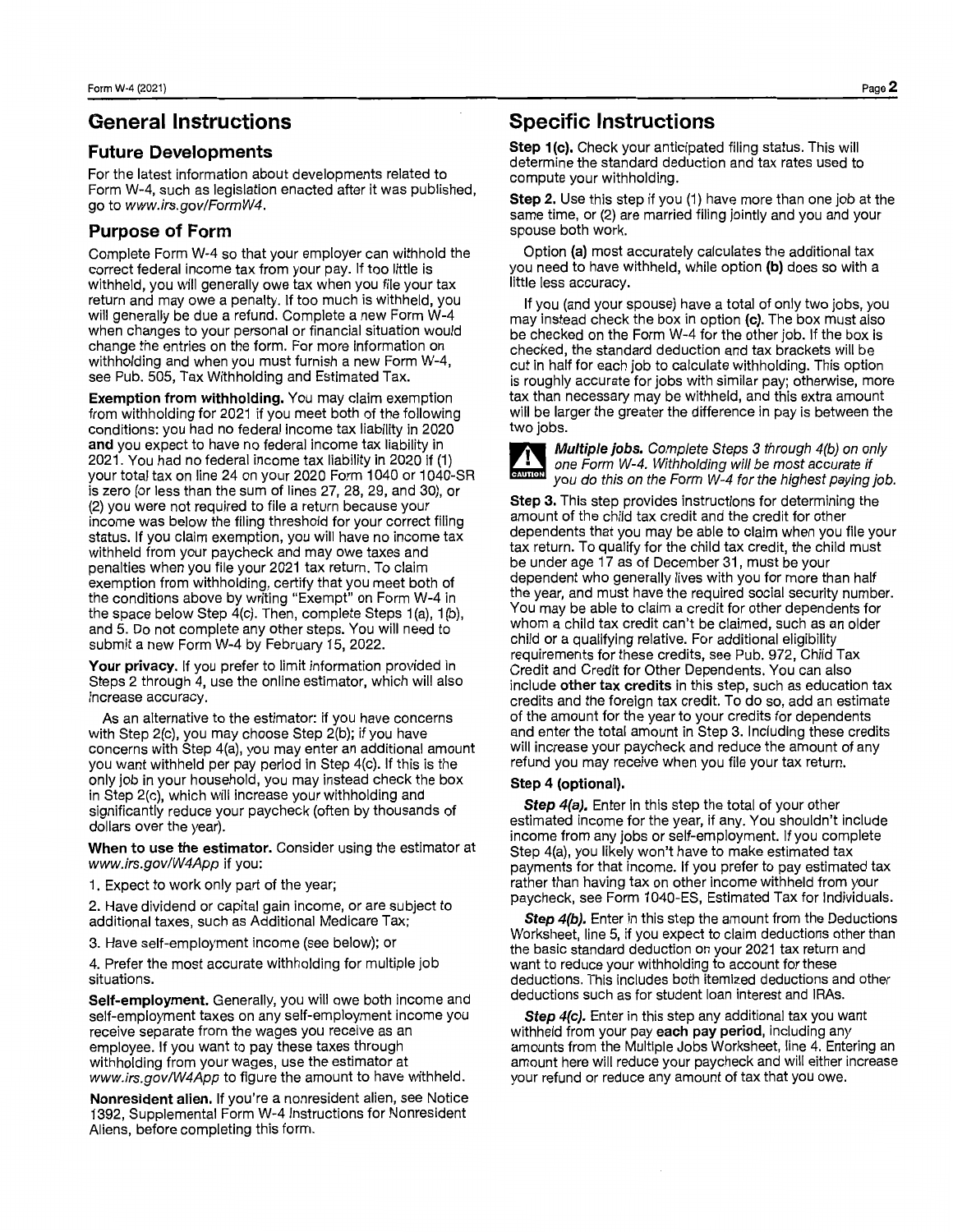**Step 2(b)- Multiple Jobs Worksheet** (Keep for your records.)

If you choose the option in Step 2(b) on Form W-4, complete this worksheet (which calculates the total extra tax for all jobs) on **only ONE**  Form W-4. Withholding will be most accurate if you complete the worksheet and enter the result on the Form W-4 for the highest paying job.

**Note:** If more than one job has annual wages of more than \$120,000 or there are more than three jobs, see Pub. 505 for additional tables; or, you can use the online withholding estimator at www.irs.gov/W4App.

| 1 | Two jobs. If you have two jobs or you're married filing jointly and you and your spouse each have one<br>job, find the amount from the appropriate table on page 4. Using the "Higher Paying Job" row and the<br>"Lower Paying Job" column, find the value at the intersection of the two household salaries and enter                                                                                                                                                                                                                                            | 1.              | \$   |
|---|-------------------------------------------------------------------------------------------------------------------------------------------------------------------------------------------------------------------------------------------------------------------------------------------------------------------------------------------------------------------------------------------------------------------------------------------------------------------------------------------------------------------------------------------------------------------|-----------------|------|
| 2 | Three jobs. If you and/or your spouse have three jobs at the same time, complete lines 2a, 2b, and<br>2c below. Otherwise, skip to line 3.                                                                                                                                                                                                                                                                                                                                                                                                                        |                 |      |
|   | Find the amount from the appropriate table on page 4 using the annual wages from the highest<br>a<br>paying job in the "Higher Paying Job" row and the annual wages for your next highest paying job<br>in the "Lower Paying Job" column. Find the value at the intersection of the two household salaries                                                                                                                                                                                                                                                        | 2a <sub>5</sub> |      |
|   | <b>b</b> Add the annual wages of the two highest paying jobs from line 2a together and use the total as the<br>wages in the "Higher Paying Job" row and use the annual wages for your third job in the "Lower<br>Paying Job" column to find the amount from the appropriate table on page 4 and enter this amount<br>on line 2b<br>the contract of the contract of the contract of the contract of the contract of the contract of the contract of the contract of the contract of the contract of the contract of the contract of the contract of the contract o | $2b$ \$         |      |
|   | c Add the amounts from lines 2a and 2b and enter the result on line $2c \cdot \cdot \cdot \cdot \cdot \cdot \cdot \cdot \cdot$                                                                                                                                                                                                                                                                                                                                                                                                                                    | $2c$ \$         |      |
| 3 | Enter the number of pay periods per year for the highest paying job. For example, if that job pays<br>weekly, enter 52; if it pays every other week, enter 26; if it pays monthly, enter 12, etc.                                                                                                                                                                                                                                                                                                                                                                 | 3               |      |
| 4 | Divide the annual amount on line 1 or line 2c by the number of pay periods on line 3. Enter this<br>amount here and in Step 4(c) of Form W-4 for the highest paying job (along with any other additional                                                                                                                                                                                                                                                                                                                                                          | 4\$             |      |
|   | Step 4(b) - Deductions Worksheet (Keep for your records.)                                                                                                                                                                                                                                                                                                                                                                                                                                                                                                         |                 |      |
| 1 | Enter an estimate of your 2021 itemized deductions (from Schedule A (Form 1040)). Such deductions<br>may include qualifying home mortgage interest, charitable contributions, state and local taxes (up to                                                                                                                                                                                                                                                                                                                                                        | $1 \quad$       |      |
| 2 | . \$25,100 if you're married filing jointly or qualifying widow(er)<br>• \$18,800 if you're head of household<br>Enter:<br>. \$12,550 if you're single or married filing separately                                                                                                                                                                                                                                                                                                                                                                               | $2 \quad$       |      |
| з | If line 1 is greater than line 2, subtract line 2 from line 1 and enter the result here. If line 2 is greater<br>than line 1, enter "-0-"<br>والمتحاول والمتحاول والمتحاول والمتحاولة والمتحاولة والمتحاولة والمتحاولة والمتحاولة                                                                                                                                                                                                                                                                                                                                 | з               | \$   |
| 4 | Enter an estimate of your student loan interest, deductible IRA contributions, and certain other<br>adjustments (from Part II of Schedule 1 (Form 1040)). See Pub. 505 for more information                                                                                                                                                                                                                                                                                                                                                                       | 4               | - \$ |
| 5 | Add lines 3 and 4. Enter the result here and in Step 4(b) of Form W-4.                                                                                                                                                                                                                                                                                                                                                                                                                                                                                            | 5               | £.   |

**Privacy Act and Paperwork Reduction Act Notice.** We ask for the information on this form to carry out the Internal Revenue laws of the United States. Internal Revenue Code sections 3402(1)(2} and 6109 and their regulations require you to provide this information; your employer uses it to determine your federal income tax withholding. Failure to provide a properly completed form will result in your being treated as a single person with no other entries on the form; providing fraudulent information may subject you to penalties. Routine uses of this<br>information include giving it to the Department of Justice for civil and criminal<br>litigation; to cities, states, the District of Columbia, and U.S. possessions for use in administering their tax laws; and to the Department of Health and Human Services for use in the National Directory of New Hires. We may also disclose this information to other countries under a tax treaty, to federal and state agencies to enforce federal nontax criminal laws, or to federal law enforcement and intelligence agencies to combat terrorism.

You are not required to provide the information requested on a form that is subject to the Paperwork Reduction Act unless the form displays a valid 0MB control number. Books or records relating to a form or its instructions must be retained as long as their contents may become material in the administration of any Internal Revenue law. Generally, tax returns and return information are confidential, as required by Code section 6103.

The average time and expenses required to complete and file this form will vary depending on individual circumstances. For estimated averages, see the instructions for your income tax return.

If you have suggestions for making this form simpler, we would be happy to hear from you. See the instructions for your income tax return.